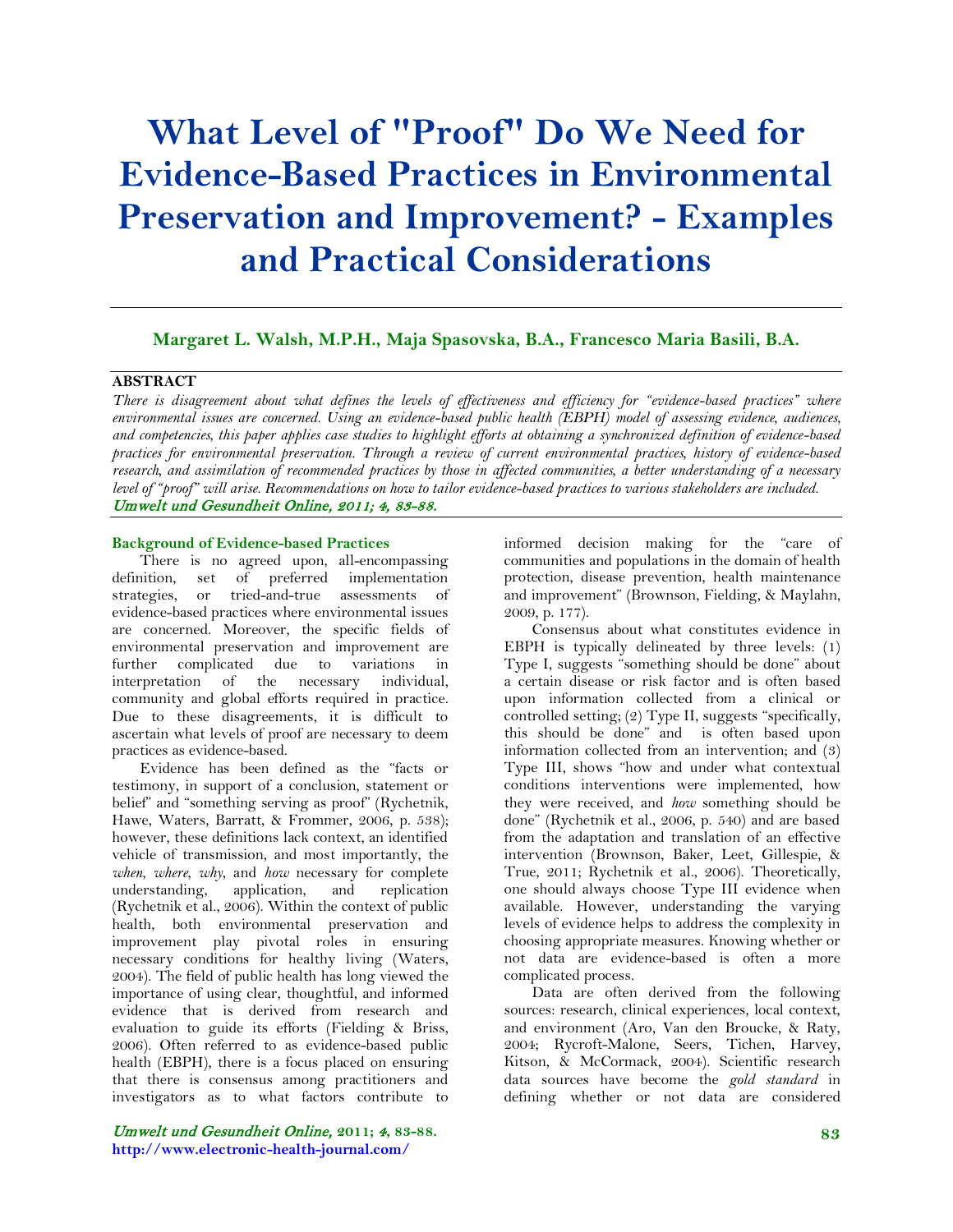evidence-based. Due to the scientific process for guaranteeing objectivity, conducting repeated measures, and replicating findings, many research to yield the only type of evidence-based data (Rycroft-Malone et al., 2004). However, scientific research is often interpreted differently by various stakeholders, individuals, and professionals, thereby making it more *subjective* than *objective* in its uptake and dissemination (Moore & Kempton, 2009). Moreover, the necessary level of proof, i.e., data validity, depends on the context of how the data will be used.

Data may come in various forms, with certain types having resulted from more stringent methods than others. There are six main types of research evidence: (1) descriptive, (2) taxonomic, (3) analytic, (4) interpretive, (5) explanatory, and (6) evaluative (Rychetnik et al., 2004). Each type of data serves a specific purpose for different stakeholders, such as funding agencies, policy developers, and the general public. Funding agencies are often concerned with the bottom line of research, what the cost benefit analysis shows and how it impacts financial gains or losses. Therefore, analytic and evaluative data would be the most beneficial to answering those questions (Rychetnik et al., 2004). The general public, and those who are most likely to be impacted by research practices, are more likely to benefit from explanatory research data (Rychetnik et al., 2004). Unfortunately, explanatory data are often filled with jargon, less likely to be user friendly, and typically do not trickle down to the general public. The goal of explanatory data is to make "observations intelligible and understandable (Rychetnik et al., 2004, p. 538). Most data that get reported, however, are convoluted and complex making it difficult to ascertain whether or not the research conducted was evidence-based; as can be seen in the discrepancies of most environmental warnings, reports, and procedural guidelines provided to the public (Neuhauser, Richardson, Mackenzie & Minkler, 2007; Wagner, 2004). Lay knowledge or the understanding of the general public, will be greater when framed in a narrative or visual presentation style; however, most data reports and recommendations are often heavily statistical and complexly quantitative in their presentation (McMichael, Waters, & Volmink, 2005). Therefore, it is imperative that a translation approach is used when disseminating research data and findings to the general public.

Translational research is defined as a method for conducting research that ensures results are applicable to those who are impacted, directly or indirectly, by that research (Fazey, Fazey, Salisbury, Lindenmayer, & Dovers, 2006). Findings from research, data from studies, and dissemination methods all should have the consumer in mind. Moreover, collaboration between researchers and

Umwelt und Gesundheit Online, **2011;** 4**, 83-88. http://www.electronic-health-journal.com/**

the public must be considered and integrated into practice. Through collaboration there is an assurance that materials and information presented will be done in a useful manner. Translational research also has been referred to as *research-topractice*. Regarding environmental issues, the positive impact of translational research can be seen in grassroots policy development, non-profit consumer program development, general practices, and public advocacy for more effective and efficient environmental practices (Fitzpatrick-Lewis, Yost, Ciliska & Krishnaratne, 2010). However, it is difficult to determine whether or not translational research can be considered an evidence-based practice due to the vast variations in definition, practice, and implementation. Regardless, when working with the general public it is important to use translational research when disseminating all types of data.

To stress the need for translational research, as well as the discrepancies between evidence and practice, the following case examples of environmental destruction in Ecuador and Peru are highlighted. To contrast these examples of environmental destruction, the movement toward sustainable environmental policy development and the innovative environmental preservation practice of renewable energy are also described.

# **Environmental Destruction Cases**

## *Ecuador*

Ecuador ranks 77th among 169 countries for its Human Development Index (HDI) and belongs to the high human development group. (HDI, 2010), meaning that in comparison with other Latin American countries, it is a less developed country. The per capita income is just above half the regional average, resulting in a depressed economy (HDI, 2010). Petroleum is the most important product of the economy, accounting for 54% of total exports in the last decade (Larrea, 2009). Additionally, petroleum revenues made up approximately 26% of government revenues between 2000 and 2007 (Larrea, 2009). Since 1972, following discovery of large petroleum reserves in the Amazon region, Ecuador has become a significant petroleum exporter (Larrea, 2009). In the beginning, petroleum exports were beneficial for economic growth and social improvement; but, since 1982, economic growth has ceased, social conditions have barely improved, and economic disparities have risen. A clear indicator is that the per capita income grew at only 0.7% per year between 1982 and 2007 (Larrea, 2009). Obviously, environmental impacts of petroleum extraction have been detrimental. One of the many consequences for Ecuador is having one of the highest rates of deforestation in South America, with about 198,000 half acres per year (Larrea,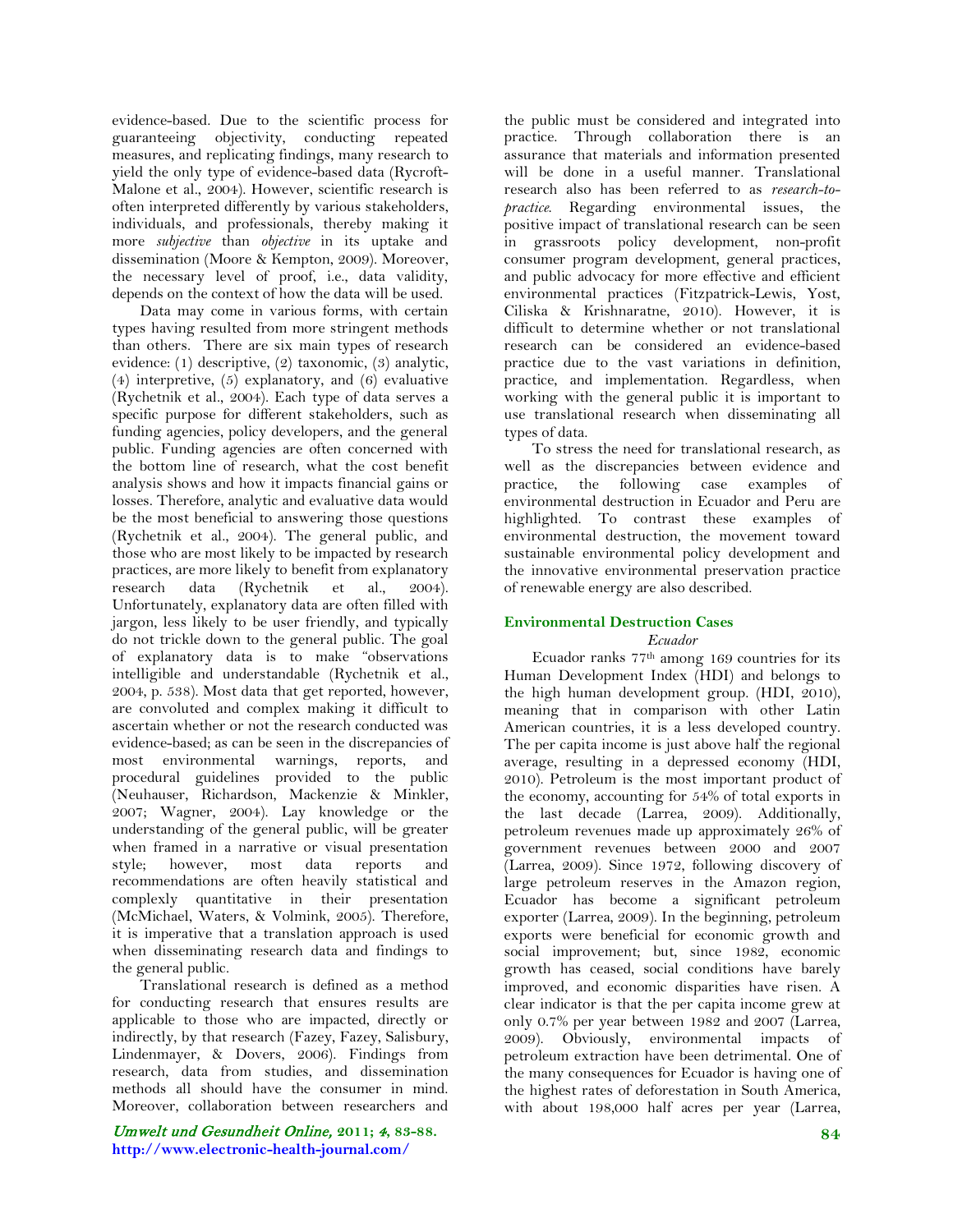2009). Over the last 27 years, rates of deforestation have not significantly improved. Perhaps, this lack of improvement is due to a small percentage of investment in renewable energy (Larrea, 2009). Consequently, the dependence on petroleum derivatives has increased along with addition in the energy import (Larrea, 2009). A recent positive step is public investment in hydroelectric projects. Moreover, future expansion of other renewable sources is being actively promoted (Larrea, 2009).

To highlight the problematic environmental past of Ecuador, on February 16, 2011 an Ecuadorian court reached a judgment relevant to numerous powerful companies in the world which, historically, tended not to be liable for the negative environmental effects they have left behind (The Independent, 2011). A judge in the northern Ecuadorian city of Lago Agrio found Chevron guilty for the environmental damage it caused in the Amazon rainforest by dumping billions of gallons of toxic waste in the rivers between 1972 and 1992 (The Independent, 2011).

When Texaco left Ecuador in 1992, the company abandoned nearly 1000 unlined toxic waste pits which continue to pollute the water in the region (Before Its News, 2010). In 2001 Chevron merged with Texaco, leaving Chevron held liable for an \$8.6 billion fine. Moreover, for the past 18 years Chevron has sought to evade responsibility for the above mentioned environmental crime. The oil company has tried various strategies to avoid trial or to undermine the Ecuadorian legal system (The Independent, 2011). Interestingly, on the official web site of Texaco, regarding the History of Texaco and Chevron in Ecuador, the company denies almost every responsibility about the matter. The version of the events on their site distorts the claims made by others about the occurrences in Amazon region.

## *Peru*

Similar to other indigenous groups living in the southern hemisphere, the Achuar people of Rio Corrientes, Peru are witnessing their lands being destroyed due to oil exploration. Orta-Martinez (2010) describes direct relations between devastation of the natural area of these people and overall biodiversity loss. The Achuar maintain a balance in this fragile natural habitat within the rainforest. Unlike the modern western methods of mass fishing and overuse of food resources, these people have a harmonized relation to their environment, one which has been disturbed by the presence of oil companies. Their health, food supplies, medicine, and all other essential resources for their daily needs have been put at risk. Moreover, their social practices and customs are based on the aforementioned essential resources. As a result, their entire communities are disturbed and destroyed leading to an increase in early death (Orta-Martinez, 2010).

# Umwelt und Gesundheit Online, **2011;** 4**, 83-88. http://www.electronic-health-journal.com/**

The oil companies have been in Peru for a century, but the Peruvian Amazon became desired source only recently due to the growing world demand for oil (Orta-Martinez, 2010). Policies, which do not respect the rights of the indigenous people, have led to destruction of their lands, biodiversity loss, desertification of whole areas in the rain forest, and early deaths among the native people due to sexually transmitted and other types of disease brought into their lives by "outsiders" associated with oil companies (Orta-Martinez, 2010). The Achuar used to be a voluntarily isolated group and intentionally avoided contact with external people. Increases in outside contact, mostly with representatives and workers of the oil companies, has led to health risks, including alcoholism, corruption and segregation among their leaders, and other detrimental consequences (Orta-Martinez, 2010). The government of Peru continues to give large parts of the Peruvian Amazon to oil and gas companies under concession and claims entitlement of the subsurface resources, despite a land title for the given territory (Orta-Martinez, 2010). Regardless of these policies, the State is commonly absent in such remote regions due to lack of interest, resources and technology (Orta-Martinez, 2010). Consequently, the only contact is with the oil companies which cannot be seen as fair supporters of the indigenous groups. Even if the oil companies do offer some community support, such as construction of a hospital or other infrastructure, their ultimate goal appears to be profit (Orta-Martinez, 2010). Thus, empowerment of local people becomes the essential factor in achieving some tangible results in terms of implementation of improved regulations.

## **Evidence-Based Practices for Environmental Preservation and Sustainable Policy Development**

Not all international environmental practices are negative. Perhaps due to Ecuador's dubious past environmental experiences, they have now amended their constitution. Article 395 states that if a doubt exists about legal matters which involve environmental affairs, they are to be applied in the most favourable manner regarding nature protection (Constitution of Ecuador, 2008). Moreover, Section 4 from the Ecuadorian constitution about the natural resources consisting of Article 408 states that all natural resources whatsoever can be exploited only if their exploitation is in accordance with the environmental principles established in the constitution (Constitution of Ecuador, 2008). The State will guarantee that the mechanisms of production, consumption, and use of natural resources and energy will preserve and restore the natural cycles, and will permit conditions of a decent life. Additionally, Section 6 emphasizes the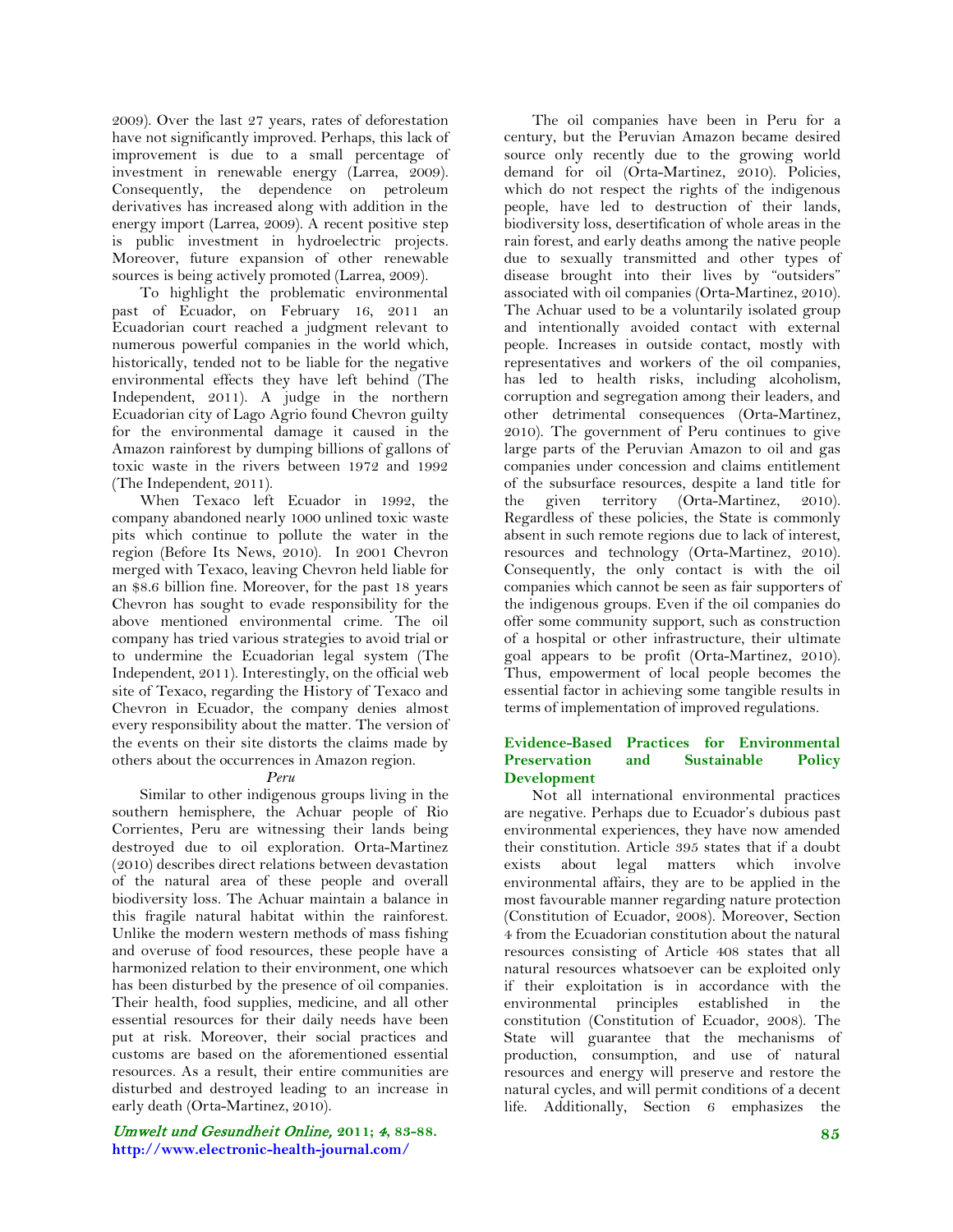importance of water and its planned use and Section 7 involves the biosphere, the urban ecology and the alternative energies (Constitution of Ecuador, 2008). For example, Article 413 indicates that the State promotes energy efficiency, development and use of clean and healthy environmental practices and technologies, as well as various renewable energies with low environmental impact which put at risk neither the ecological balance of the ecosystems nor the right to water (Constitution of Ecuador, 2008).

Ecuador has begun to develop environmentally friendly initiatives for combating global warming, protecting biodiversity and supporting the voluntary isolation of indigenous cultures living in the Yasuni Park, as well as, encouraging social development, nature conservation and implementing the use of renewable energy sources. Large reserves of heavy crude oil have been newly confirmed in the ITT (Ishpingo-Tambococha-Tiputini) field, located in the Yasuni National Park, one of the most important and diverse biological reserves in the world. President Rafael Correa of Ecuador announced to the United Nations that Ecuador had decided to maintain the crude petroleum in the ITT field indefinitely underground, to put social and environmental values first, and instead, are exploring other ways to benefit the country economically (Larrea, 2009). The President's announcement clearly shows how Ecuador would like to implement its environmental policies. Thus, the government appears to be making efforts to substitute the production of fossil fuel, especially in significant sensitive environmental and cultural areas in developing countries, with promotion of renewable energy production (Larrea, 2009). By promoting this initiative Ecuador has the opportunity to become the first developing country to offer an effective and measurable carbon reducing model (Ecuador's Yasuni Trust Fund, 2010).

The progressive measures that Ecudaor has been taking, such as efforts at reducing production of fossil fuels and innovative environmental policies, are examples of evidence-based environmental practices. By employing Type III evidence (Rychetnik et al., 2006) the Ecuadorian government has learned over time which interventions work for them, how those interventions are received by the individuals who are most affected by their implementation, and continuous assessment of their progress (Ecuador's Yasuni Trust Fund, 2010).

## **Renewable Energy**

The implementation of energies from renewable sources has a positive effect on environmental preservation by reducing environmental impact when compared with fossil fuel combustion. Energy consumption is an issue for every country and it affects societies on a political and economic level as

Umwelt und Gesundheit Online, **2011;** 4**, 83-88. http://www.electronic-health-journal.com/**

well as on a social and environmental one (Rifkin, 2009). Energy produced from renewable sources has potential advantages for all societies if their implementation is effectively put into practice. Thus far, Germany has been at the forefront of this movement.

The "Erneuerbare-Energie-Gesetz" (EEG; Renewable Energy Source Act) came into practice April 1, 2000 after receiving approval from the German Parliament. The main novelty was the introduction of the "Feed-in tariff" inside German energy supply systems. According to this tariff, every German citizen can become a producer of renewable energy and it is mandatory for grid system operators to buy this form of energy at a fixed price which is stated in the Act (Federal Ministry for the Environment, Nature Conservation and Nuclear Safety, 2007). In addition, the Act does not state any limits to the amount of electricity which citizens are allowed to offer to the system. The price depends on the type of electricity generated, on the year the plant began operating, and on the size of the plant. The fixed price is modified every year in accordance with the technical learning curve, which means that every year the price will be less due to the increasing in knowledge and decreasing of production price (Federal Ministry for the Environment, Nature Conservation and Nuclear Safety, 2007).

The main consequence the EEG has had is that Germany's share of energy produced from renewable sources increased from 4.5% in 2000 to 16% in 2010. Since the implementation of EEG in 2000, Germany has created an autonomous, highly dynamic and efficient industry around renewable energies (Federal Ministry for the Environment, Nature Conservation and Nuclear Safety, 2007). This industry offers secure jobs for several professions: from components production to installation and research to project planning. In 2009 the number of people employed in the renewable energy production was 340,000, which represents almost twice the number of the people employed in the same field in 2004 (UNFCCC, 2008). According to Dr. Norbert Röttgen, Federal Minister for the Environment, Nature Conservation and Nuclear Safety, this is a direct consequence of the EEGs. In addition to that the UNFCCC stated that Germany has reduced greenhouse gases emissions in 2008 by 18% from the level of 1990 (UNFCCC, 2008). This reduction has decreased damages to the environment by 3.4 billion Euros until 2006 and it saved Germany one billion Euros in energy imports (Federal Ministry for the Environment, Nature Conservation and Nuclear Safety, 2007). The EEG also made possible the saving of 5 billion Euros on wholesale electricity price until 2006. The digressive tariff paid every year for each kWh produced by each renewable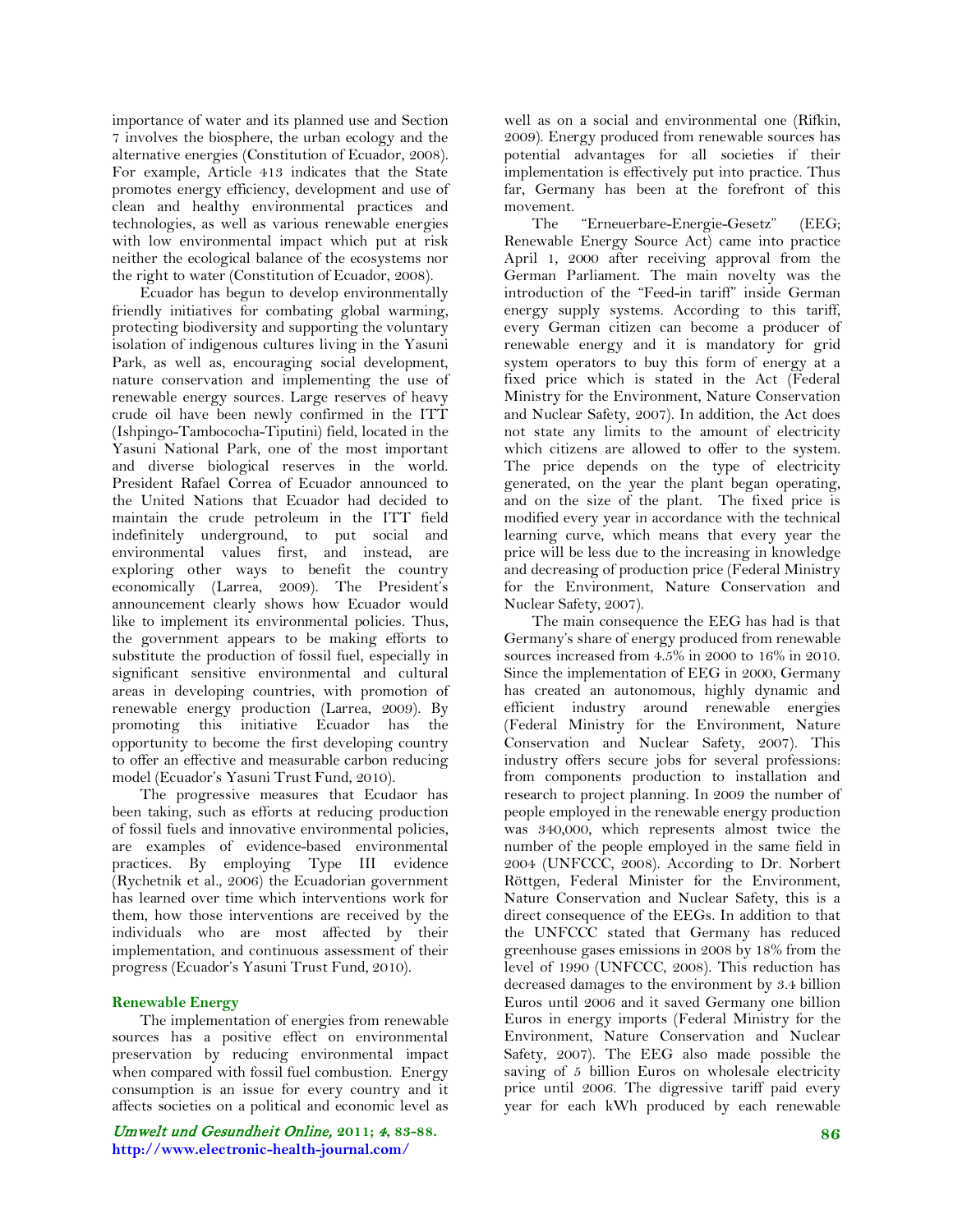energy source also has had a strong increase in the field of research and development. Due to the digressive tariff, the technologies used to produce electricity have to be cheaper every year to allow industries to invest in this field. Technologies can become cheaper only when industries finance universities and research centers to develop cheaper production processes or increase technological efficiency (Federal Ministry for the Environment, Nature Conservation and Nuclear Safety, 2007).

Additionally, the use of renewable energy constitutes an environmental preservation evidencebased practice due to the fact that it emanates from research that has been translated into a useful practice, can be replicated, and is easily assimilated. Unlike policy development, renewable energy practices can produce tangible products that various stakeholders can implement and use day-to-day.

## **Recommendations**

Examples of renewable energy Acts in Ecuador and Germany and creation of sustainable policies all highlight the importance of ensuring adequate data collection, timely data dissemination, and information dissemination that reaches those individuals vital to the process (Stavins, 2003). Future policy recommendations may include 'degrowth' and the utilization of an international legal framework. Both can be achieved only on an international level where key stakeholders are included. The concept of degrowth refers to a tendency for decent living standards for every human, as opposed to permanent growth in already developed countries. An international legal framework already exists to some extent, e.g., the adoption of the United Nations Declaration on the Rights of Indigenous Peoples on September 13, 2007 (Human Development Reports, 2011). However, a joint effort of numerous NGOs, international organizations and states is required to tackle the complex issue of environmental preservation and improvement.

Additional recommendations for the establishment of legal instruments that would prevent the merger and takeover of companies as means of evading responsibility for environmental crimes, especially in less developed countries, is paramount. The strengthening of the implementation of an environmental legal framework is another alternative for change. Another policy recommendation would be to encourage world governments to initiate endeavors to prevent exploitation of natural resources and detrimental consequences for the environment. These endeavors need not be altruistic in nature, and instead, could be driven by monetary or notoriety but could simultaneously emphasize renewable energy stimulation. These efforts should be driven

Umwelt und Gesundheit Online, **2011;** 4**, 83-88. http://www.electronic-health-journal.com/**

by evidence-based practices that have been shown to be effective in other countries.

## **Conclusion**

Even though Rychetnik et al. (2006) have operationalized the definition of evidence, improvements in contextual application, transmission, and translation of evidence into practice are still needed. The level of proof necessary to translate information from evidence-based practice into day-to-day practice requires initial information to be collected in a manner sufficiently understandable to the populous. Additionally, levels of proof are dependent on the type of public health intervention, the burden of disease and illness, availability of resources, characteristics of health and political systems, cultural and economic settings, and the physical environment (McMichael et al., 2005; Moore & Kempton, 2009). To increase the likelihood of environmental preservation and improvement practices data must be evidence-based, translated into usable knowledge and practical skills for multiple skill levels, and work within current cultural and environmental contexts to ensure appropriate adaptation and acquisition.

## **References**

Adeola, F.O. (2000). Cross-national environmental injustice and human rights issues. *American Behavioral Scientis*t, *43*(4), 686-706.

Aro, A.A., Van den Broucke, A., & Raty, S. (2004). Toward European consensus tools for reviewing the evidence and enhancing the quality of health promotion practice. *International Union for Health Promotion and Education-Supplement*, *11*(3), 10-14.

Before Its News (2010). '*Federal judges beginning to question Chevron legal strategy in* 

*Ecuadorian lawsuit*. Retrieved April 14, 2011from: [http://video.beforeitsnews.com/story/214/153/Fed](http://video.beforeitsnews.com/story/214/153/Federal_Judges_Beginning_To_Question_Chevron_Legal_Strategy_In_Ecuadorian_Lawsuit.html) eral Judges Beginning To Question Chevron Leg al Strategy In Ecuadorian Lawsuit.html.

Brownson, R.C., Baker, E.A., Leet, T.L., Gillespie, K.N., & True, W.R. (2011). *Evidence-based public health,* 2nd ed. New York: Oxford Press.

Brownson, R.C., Fielding, J.E., & Maylahn, C.M. (2009). Evidence-based public health: A

fundamental concept for public health practice. *Annual Review of Public Health*, *30*, 175-201.

Ecuador's Yasuni Trust Fund. (2011). *Terms of reference*. Retrieved April 14, 2011 from: [http://yasuni-itt.gob.ec/.](http://yasuni-itt.gob.ec/)

Fazey, I., Fazey, J.A., Salisbury, J.G., Lindenmayer, D.B., & Dovers, S. (2006). The nature and role of experiential knowledge for<br>environmental conservation. Environmental environmental conservation. *Environmental Conservation*, *33*(1), 1-10.